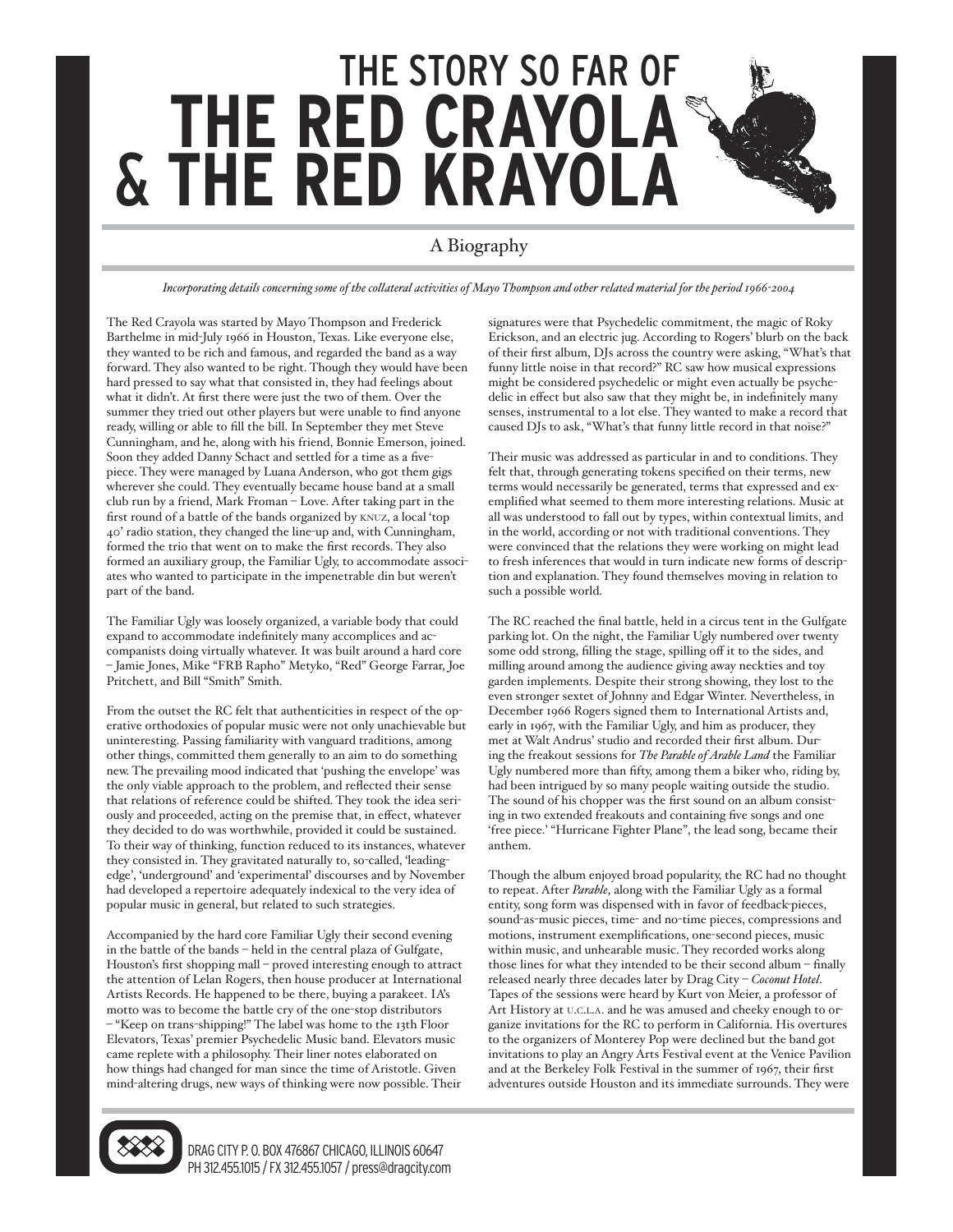taken in stride by festival goers, although, at the end of their first show in Berkeley, they were accosted by some who accused them of having killed a dog with their feedback – an ominous portent. At the 4th of July finale outdoors in the Greek Theater they played to the amplified pattern of drips from an ice-block melting onto aluminum foil in the summer sun. The performance, dedicated to the troops in Vietnam, was broadcast, as were all performances that afternoon, by a Bay Area radio station. The DJ however failed to recognize what they were playing as music. Thinking what he was hearing meant something was technically amiss he continued to make announcements and vamp over the first several minutes of their performance until things could be put right. Finally someone notified him that things had been right all along and he went at last "over to the Red Crayola". His historic vamp is immortalized on the double album, *Live 1967.* At the close of festivities, a local newspaper pronounced them "Bummer of the Festival".

At the festival they had the good fortune to meet one of their few heroes, John Fahey, master of the American music index and finger picked guitar. There was an immediate affinity. He sat in at one concert and, after the festival, arranged for them to open for him at the New Orleans House, a local club and restaurant. Within ten minutes their music cleared the room and the manager paid them \$10 to stop. They took the money and left the stage. It was their last performance in the U.S.A. for some time.

Fahey and they also contrived to record, going into Sierra Sound in Berkeley and filling four master tapes. IA freaked out upon learning of the session and insisted on having the tapes before they would fly them back to Texas. The tapes were reluctantly delivered, and subsequently tragically lost. IA and the band parted company. Soon after, Barthelme moved to New York and the RC disbanded.

Late in 1967 IA contacted Thompson to make a new album. He contacted Cunningham and early in 1968 they recorded twenty pieces, mostly songs, for the album, *God Bless the Red Krayola and All Who Sail With It* with the drummer, Tommy Smith – in the meantime they had been obliged to change from Crayola to Krayola following a letter from lawyers representing the manufacturers of the famous crayons ordering them to desist from using the name 'crayola.' *God Bless* did not do as well as *Parable.* IA did not invite them further, and, as Smith was in demand elsewhere, there was no question of performing live. They disbanded again.

In 1970 Thompson recorded and co-produced his solo album – *Corky's Debt to His Father* – with Houston legend, Frank Davis, and one of the city's great musicians, Roger "Dr. Rocket" Romano for Walt Andrus' new label, Texas Revolution Records. *Corky* featured several of Houston's best players – members of Romano's band, Skinny Minny, Chuck Conway, drummer of The Children, and others. *Corky* embraced the traditions it crunched. In 1971, again with Davis and Romano co-producing, Thompson reunited with Barthelme to record a single for Texas Revolution under the name Saddlesore – "Old Tom Clark" b/w "Pig Ankle Strut." Davis sang the tale of the life and death of the famous outlaw, and the b-side, to great effect. The guitar work of Brian "Firefingers" Feehan was also featured, along with a vocal from Cassell Webb, singer of The Children. It sat on the A&R desk at Warner Bros. for two weeks but, in the end, Warners passed and the record did not reach the public until its release by Drag City in the 1990s. *Corky's Debt* didn't enjoy its first public release until it came out in the United Kingdom late in the 1980s.

In 1973 Thompson began collaborating on music, and on art projects, with Art & Language, a group of conceptual artists with sections

at the time in England and New York. Works included the album *Corrected Slogans* (1973-6), the video "Nine Gross & Conspicuous Errors" (1975), and "And now for something completely different... Fox 4" (1976), a segment of the film, *Struggle in New York*, made by the Yugoslavian conceptual artist, Zoran Popovic. All featured Jesse Chamberlain (Harry Toledo, The Necessaries, John Cale, Eliot Murphy) on drums.

In 1977 Thompson moved to England and in 1978 he and Chamberlain reformed the RC and recorded a new album, *Soldier-Talk* (1979), for Andrew Lauder's Radar Records. The legal department at Radar wasn't troubled by the Crayola company's attitude, so "C" was on again. In a fortuitous convergence, Lauder had licensed the IA catalog from Lelan Rogers and eventually re-released both *Parable* and *God Bless*. New RC items for Radar included a remake of a "Wives in Orbit" b/w "Yik-Yak" single Thompson and Chamberlain had recorded live in NY that went unreleased. Radar also produced various promotional releases, including "Pink Stainless Tail" from Parable, and a fresh version of "Hurricane Fighter Plane," which appeared as a flexdisc in *Zig Zag* magazine, a thoughtfully produced British magazine devoted in part to 'underground' music.

*Soldier-Talk* was petit-guignol, abstract intrigue met sotto-voce political assertion. It traded in part in a crypto-normal hyper-expressivity that had something to do with punk. Comprised of a set of songs, it approached the very idea of punk as activism, the thought of independence as identity, and politics of "will," "can" and "nothing." In addition to the RC it featured Lora Logic (X-Ray Spex, Essential Logic), Dick Cuthell (The Beatles, The Specials) and members of Pere Ubu, among others. Ms. Logic subsequently joined the band. The record was remaindered within a year and remains unavailable.

During 1978-81 Thompson co-produced with Geoff Travis of Rough Trade Records works by The Monochrome Set, Stiff Little Fingers, The Raincoats, The Fall, Cabaret Voltaire, James "Blood" Ulmer, Blue Orchids, Scritti Politti, and others, and worked at Rough Trade in A&R, and in various representative capacities. At the same time, the band toured with Pere Ubu, Scritti Politti and Gang of Four, and pursued assorted recording projects. In 1979 they recorded Rough Trade's first 12-inch release, "Microchips & Fish" b/w "The Story so Far", with Angus Gaye and George Oban (Aswad) on drums and bass respectively, and Gina Birch (The Raincoats, Dorothy) and Epic Soundtracks (Swell Maps, Crime & The City Solution). Birch and Soundtracks joined and became mainstays. John Peel, noted British DJ, was not taken with "Microchips" and prophesied that, if RT went on putting out such material, it would go out of business. Other works from the period included the single "Born in Flames" – for Lizzie Borden's eponymous film – b/w "Sword of God" (1981), and the album *Kangaroo?* (1981). "Born" and *Kangaroo?* were both new collaborations with Art & Language. "Born" was a post-punk subdisco anthem, a song of praise for a science fiction America following an imaginary successful social-democrat revolution. It featured a soaring vocal by Lora Logic. "Sword" reset a story of a battle between a Crusader and a Muslim warrior that turned on the holy terror of inescapable logic.

*Kangaroo?* traded in pop idioms, narratives and socialist realist themes signaling the demise of Punk as a seamless phenomenon. It was the up-market twin of *Corrected Slogans*, which was re-released by Recommended Records around the same time. During recording at Dennis "Blackbeard" Bovell's studio, Pere Ubu synthesizer genius and soprano skronk, Allen Ravenstine, and bass whiz-kid, Ben Annesley, were conscripted.

During 1981-2, Thompson also did a stint as guitarist in Pere Ubu. He



DRAG CITY P.O. BOX 476867 CHICAGO, ILLINOIS 60647 PH 312.455.1015 / FX 312.455.1057 / press@dragcity.com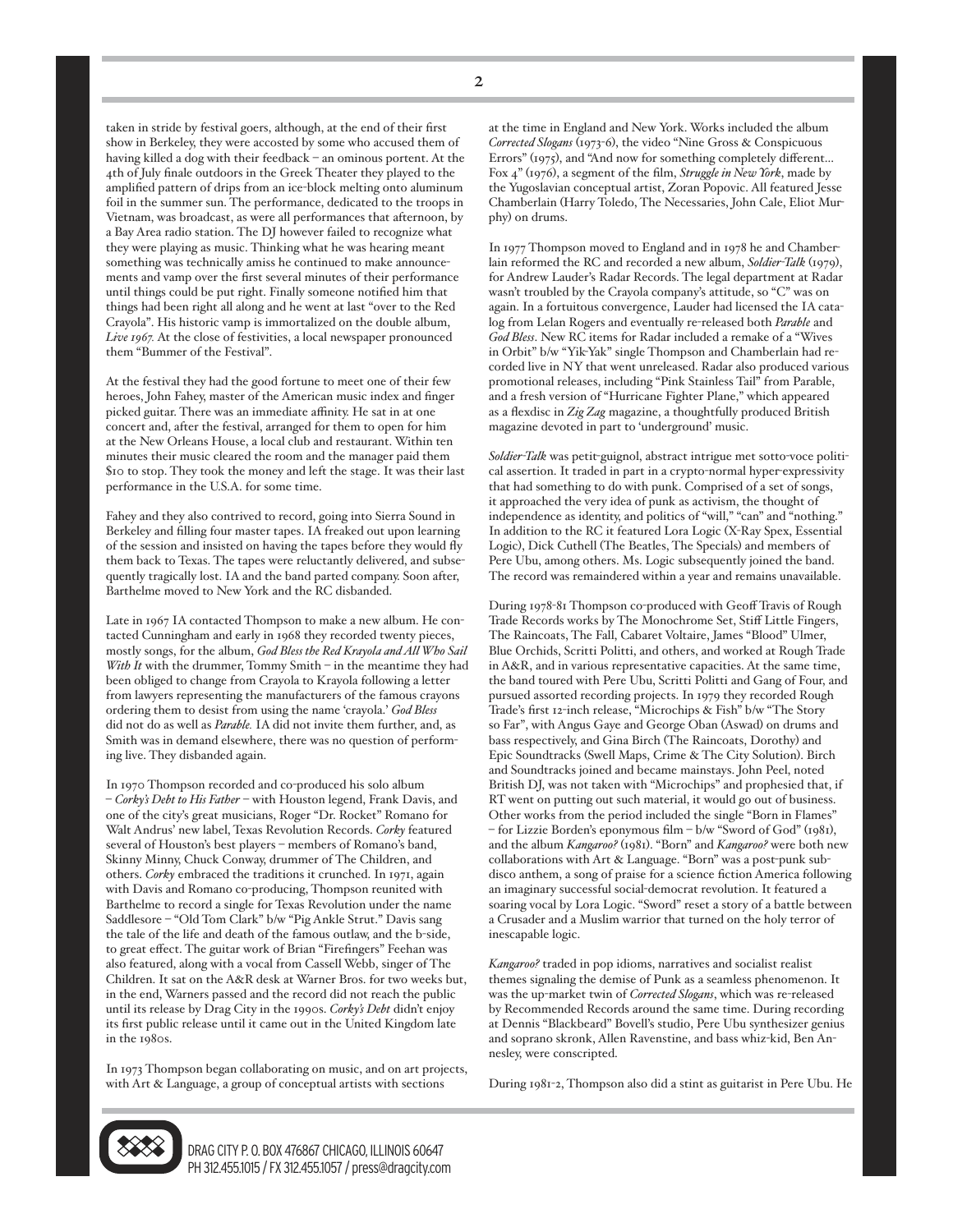appeared on *The Art of Walking* and *Song of the Bailing Man,* and the single, "Not Happy" b/w "Lonesome Cowboy Dave," all for Rough Trade, and toured with them in America and Europe, showing up in their segment of the film, *Urgh, a Music War.*

In 1982 the RC recorded a single, "Future Pilots" b/w "Ratman: Weightwatcher," for Rough Trade, and did a version in German for Konkurrenz Records (Hamburg). Only the German version appeared. In 1983 the line-up altered. Ravenstine, Annesley and Thompson toured and recorded a new album, *Black Snakes,* at Sunshine Studios in Switzerland, with Chris White on drums. It was rejected by Rough Trade and became instead a joint release by Rec Rec Records (Zürich) and Pure Freude (Düsseldorf). When Annesley and White left later that year, Ravenstine and Thompson recalled Jesse Chamberlain and they produced the album, *Bismarkstr. 50/Three Songs on a Trip to the United States.* The "Bismarkstr." half was recorded live by Conny Plank at a concert at the close of the DIA Foundation office at that address in Cologne in W. Germany. The "Three Songs " half was recorded at Conny's Studio. *Black Snakes* and some of *Three Songs* featured more lyric collaborations with Art & Language.

During 1986-7 Thompson was label manager for Rough Trade, and Blue Guitar, Travis' custom label through Chrysalis. Among others, he worked with The Smiths, bringing *The Queen is Dead* and "Panic" to market, met and introduced Derek Jarman to them and, with James MacKay, produced Jarman's first Smiths videos. He also produced Rough Trade's first compilation video, with Scottish poet and polymath, Ivor Cutler as VJ, did albums and singles with Primal Scream, Felt, Phil Wilson, and Blow Up, for Alan McGhee, and albums with The Chills, and The Shop Assistants, among others.

In 1988 Glass Records (London) gave Corky its first formal release, around the time Thompson began collaborating with the painter, Albert Oehlen (Ronnie & The Potatoes, Die Kirche Ununterschiedlichkeit, Jailhouse). During 1988-92 they produced versions of "Louie Louie" b/w "Wild Thing" for the Austrian artist Jörg "J.B." Schlick, recorded the album, *Malefactor, ade*, and contributed the instrumental, "Disco Death," to the soundtrack of Derek Jarman's film, *The Last of England.* Thompson produced the soundtrack featuring the music of Simon Turner, Barry Adamson and others, subsequently released by Daniel Miller's Mute Records. In 1989 Glass released *Malefactor,* marking a new beginning for the RC. It featured lyric and drum machine contributions by the artist Werner Büttner, performances by the German pop star, Andreas Dorau (Fred From Jupiter), and a clarinet leitmotif composed and performed by freeimprovisation giant, Rüdiger Carl (Night & Day, COWWS Quintet, Jailhouse). In 1991 the single "The Red Crayolas on Forty-five" b/w "Your Body is Hot" and *The Quiet Album* were released on Oehlen's Leiterwagen Records. "Crayolas" took the much loved medley form operative at the time, where hits were strung together over a single beat. "Your Body" was a blues adaptation of an English translation of a German hot-love ballad found in a rental car. *The Quiet Album* comprised a banner showing a black and white reproduction of a photograph of Oehlen, Büttner and Thompson life-size, singing with their faces pressed against the closed windows of Oehlen's Porsche Targa parked in the snow in Hamburg. It was a limited edition, came in a white box modeled on The Beatles "White Album," and sold out immediately.

During 1993–4, following an introduction by seminal 'post-rocker,' David E. Grubbs (Squirrel Bait, Bastro, Codein, Bitch Magnet, Gastr del Sol), the band began working with Drag City Records of Chicago. Drag City weren't remotely interested in the possibility of hearing from Crayola company lawyers, so the band became RK again. In 1994 DC released the single "14" b/w "Stink Program" (DC48),



"The eponymous album", as *The Red Krayola* came to be known, was recorded in Chicago at the studio of Steve Albini, (Big Black, Shellac). It was their first made in the U.S.A. since 1968. Mixed by the tell-it-like-it-is analog champion himself, it marked Thompson's return to America after seventeen years living abroad. It also marked the beginning of a rich set of productive associations with new American music luminaries such as Grubbs; drums/synth/production maestro, John McEntire (Bastro, Gastr del Sol, Stereolab, The Sea and Cake, Tortoise); one of America's greatest living guitarists, Tom Watson (Slovenly, Overpass, Tom Watson and the Best of All); the super all-rounder, Jim O'Rourke (Brise Glace, Gastr del Sol, Sonic Youth, etc.); the master of perfect error, artist, Stephen Prina; the legendary drummer, George Hurley (Minutemen, fIREHOSE); and, eventually, artist/drummer/guitarist/singer/songwriter, Sandy Yang; and the violinist and singer, Elisa Randazzo.

In various configurations they would tour America, Europe and Japan over the next several years, and produce five new albums, release five old albums, make four singles, an Ep, and a compilation of singles – *Coconut Hotel* (DC62, 1967/1995); "Amor & Language" (DC53, 1995); "Chemistry" b/w "Farewell to Arms" (DC86, 1996); *Deliverance* (Leiterwagen, 1996); *Corrected Slogans* (DC96, 1973–6/1997); *Black Snakes* (DC104, 1983/1997); *Bismarkstr. 50/Three Songs on a Trip to the United States* (DC105, 1983/1997); *Hazel* (DC98, 1998); "Father Abraham" (DC119, 1998); *Live 1967* (DC92, 1967/1998); *Fingerpainting* (DC156, 1999); "Come on Down" (DC156a, 1999); *Malefactor, ade* (DC45, 1982/2000); "Blues Hollers and Hellos" (DC190, 2000); "Stil de Grain Brun" b/w "Radio Edit" (RuminanCe, 2002); *Japan in Paris in L.A.* (DC171, 2004) and *Singles* (DC257, 2004). Along the way they would also enjoy and profit from their passing associations with the pert 'new wave' vocalist, singer/songwriter, Mary Lass Stewart; So-Cal legend and multi-threat wind instrumentalist, Lynn Johnston (Slovenly); technical wizard and bassist, Steve Linn; the dynamic Spanish duo, the poet, Mémé, and guitarist/singer, Consuelo; and challenge conceptual artist and graphic magician, Christopher Williams, to come up with striking designs for their striking new releases. They would venture a song in clubland with remixes by Tranquility Bass, Schorsch Kamerun and Wendy Gondeln; work with supermodel, Rachel Williams; Singapore artist/dealer, Steven Wong; the doyenne of Los Angeles art gallerists, Margo Leavin; the artist/photographers, Alex Slade and Hei Han Khiang; and the fabulous Yonemoto Brothers, Norman and Bruce, who's film, *Japan in Paris in L.A.,* they scored.

After all that, they came to see, there was something like an evolution in RK thought as it was, something reflected and refracted in their takes on popular music. Each record could be understood in time, in terms of place of making, the situation and associations that went into it, and those that survived it. But it had to be faced: nothing added up. Mutation as permutation was a funny way of going on. There was no destination, rather only a progress, slow passage through states strung end to end, binding up things done.

"Amor" and "Chemistry"/"Farewell" together set the stage for the bliss, the sheer beauty and poignancy of *Hazel.* On it the band lived and died from their wish ever to make the most of the least that can be said. *Hazel* would endure in lived memory as something like the 'indie' rock equivalent of the *Parable.* That showed how much the very idea had changed in being the same. Like *Parable* the spirit it reflected bore fulsome witness to feelings that come with senses that one can get a fresh take on all that standard formulae, clichés, and semi-idiomatic possibilities promise. On "Amor" they had



DRAG CITY P.O. BOX 476867 CHICAGO. ILLINOIS 60647 PH 312.455.1015 / FX 312.455.1057 / press@dragcity.com